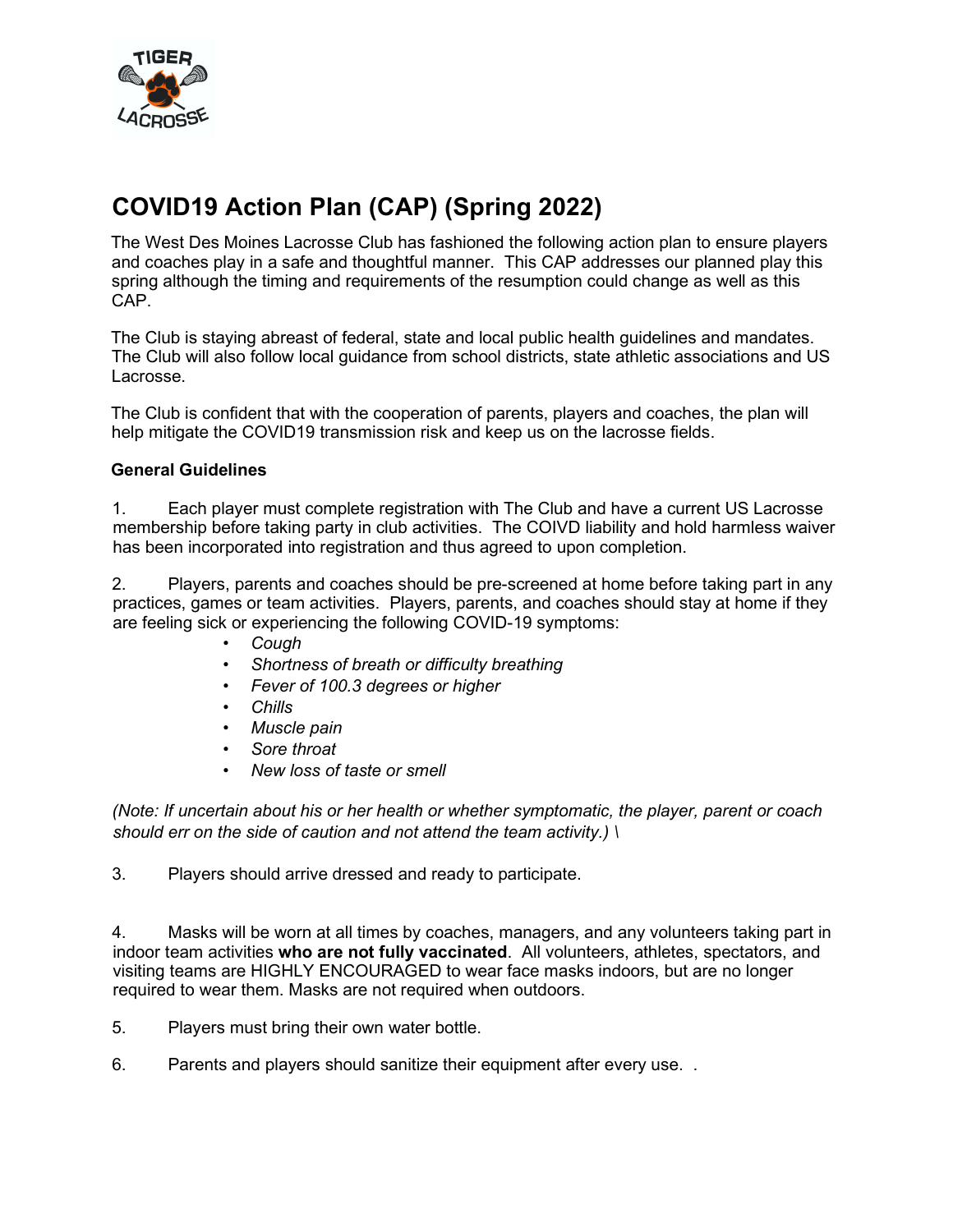## Other Guidelines

1. The Club is proceeding with spring games as conducted during pre-COVID including local and travel games. All appropriate safety measures will be taken and local, state and school guidelines followed. All schedules are subject to change.

2. If a player or coach gets sick, tests positive, or is exposed to the virus, he or she must immediately notify the Club. If he or she tests positive or is exposed, the player or coach will quarantine themselves in accordance with public health guidelines, and not return to team activities until their quarantine period is over, and they have tested negative for the virus.\*

3. In the event the Club believes an infected or exposed player, coach, parent or official has taken part in a club activity, it will make a good faith effort to immediately notify those that have taken part in the event.

4. The Club will thoroughly communicate the CAP to parents, players, coaches, and officials, and will monitor compliance. It reserves the right to enforce compliance and will take corrective action if a participant fails to comply.

\* CDC direction as of 1.4.2022: People with COVID-19 should isolate for 5 days and if they are asymptomatic or their symptoms are resolving (without fever for 24 hours), follow that by 5 days of wearing a mask when around others to minimize the risk of infecting people they encounter. The change is motivated by science demonstrating that the majority of SARS-CoV-2 transmission occurs early in the course of illness, generally in the 1-2 days prior to onset of symptoms and the 2-3 days after.

Additionally, CDC is updating the recommended quarantine period for anyone in the general public who is exposed to COVID-19. For people who are unvaccinated or are more than six months out from their second mRNA dose (or more than 2 months after the J&J vaccine) and not yet boosted, CDC now recommends quarantine for 5 days followed by strict mask use for an additional 5 days. Alternatively, if a 5-day quarantine is not feasible, it is imperative that an exposed person wear a well-fitting mask at all times when around others for 10 days after exposure. Individuals who have received their booster shot do not need to quarantine following an exposure, but should wear a mask for 10 days after the exposure. For all those exposed, best practice would also include a test for SARS-CoV-2 at day 5 after exposure. If symptoms occur, individuals should immediately quarantine until a negative test confirms symptoms are not attributable to COVID-19.